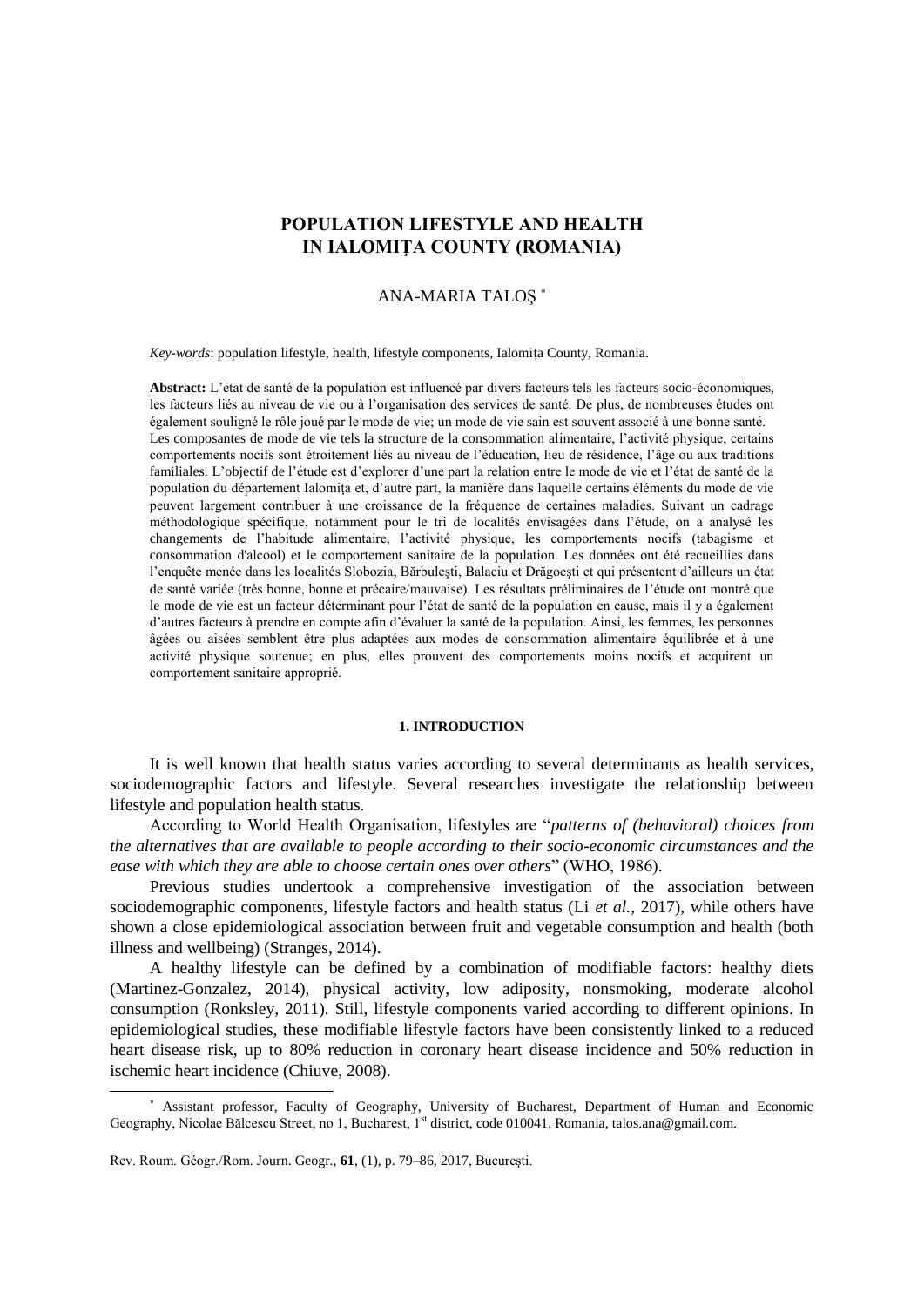| 80 | Ana-Maria Talos |  |
|----|-----------------|--|
|----|-----------------|--|

There are strong theoretical reasons to believe that healthy lifestyle practices, which aim to increase physical activity and improve diet, could contribute to a better mental well-being. In the same study, significant improvements among participants were found directly after the intervention which was sustained at the 3-month follow-up (Johnson et al, 2017).

Moreover, physical activity has been shown to improve mental health in general (Fox, 1999).

Some of the lifestyle behaviors (non-smoking, light to moderate alcohol intake, high physical activity, diet rich in vegetables and fruits, and low adiposity) were independently associated with reduced cardiovascular disease events (Gaziano, 2017).

Six components were considered to define a low risk lifestyle: smoking, alcohol consumption, physical activity, dietary habit, body mass index (BMI) and waist to hip ratio (WHR) (Dam, 2008)

Lifestyle behaviors were found to be related to age, education level, place of residence and family traditions (Blaxter, 1990). Past studies results show that females smoke more than males, they are overweight, and they reported at least one lifestyle risk factor compared to males (Jarbol *et al.*, 2017). People with lower-income were more active and have healthier diets than people with higherincome (Katzmarzyk, 2009).

Smokers and overweight participants and those with increased sedentary behavior rated their health status worse than average. There were more smokers and non-active people among respondents with low income. Additionally, more smokers and overweight people had a low education level and the frequency of smoking was highest among the unemployed participants (Jarbol *et al.*, 2017).

The main objective of this study is to investigate the relationship between population lifestyle and health in Ialomita County, and the way in which certain lifestyle components can increase the frequency of certain diseases. The study area is Ialomiţa County, located in the south-east part of Romania, in the Romanian Plain, close to Bucharest area. In 2011, the rural population share was 53.9%.

In a previous study (Taloş, 2016), after analyzing several health indicators (general mortality, infant mortality, mortality and morbidity by specific causes), one can notice numerous health inequalities among Ialomita County localities (Fig. 1).



Fig. 1 – Inequalities in population health status in Ialomiţa County (2012).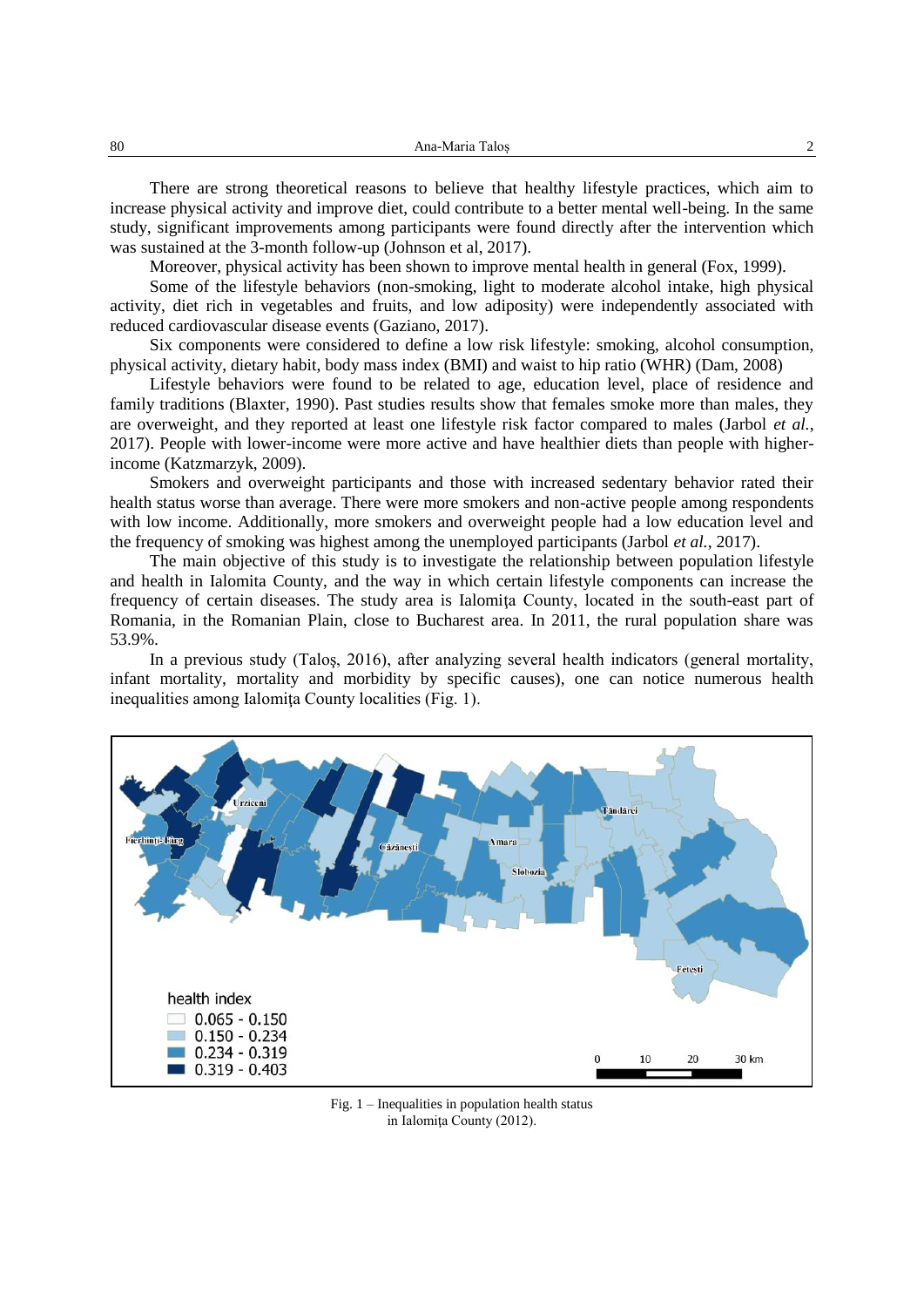The health index is an aggregated index that highlights a precarious health status when is values are close to 1 and a good health status when the values are close to 0 (Dumitrache, 2004).

According to the health index, population from urban area has a better health status compared to population from rural area. These inequalities can be explained by different factors: age, medical resources, medical education and different lifestyle behaviors (Taloş, 2016).

The population health status in Ialomita County is precarious due to the high share of the rural population, which presents a number of characteristics as ageing, low incomes, low education level and a lifestyle behavior appreciated as unhealthy.

## **2. METHODOLOGY**

Five lifestyle components: food consumption structure, physical activity, stress level, unhealthy behaviors (smoking and alcohol consumption) and medical behavior have been analyzed in sample localities (Slobozia, Bărbuleşti, Balaciu and Drăgoeşti).

A health survey was utilized as the data collection tool for this study.

In order to investigate the relationship between lifestyle and population health status among different categories of population in Ialomita County, independent variables like age, gender, marital status, education level, individual monthly income, working place (whether it implied regular physical activities or if it was a sedentary type of job like working in an office for example) were considered. Moreover, information about the respondent's food consumption structure, physical activity evaluation, presence of unhealthy behaviors (smoking and alcohol consumption), presence of chronic diseases and family history of chronic diseases were collected.

A total of 212 eligible participants were part of this health survey.

The respondents are from both from urban and rural areas (the sample localities were 1 city and 3 rural communities), women slightly outnumbered men with a total of 55.2%. The majority of respondents were married (67.5%), 71.7% had between 25 and 65 years old, 37.3% had graduated high school and the majority had an individual monthly income under 1000 LEI/ 222 EURO (60.4%). Nearly 40% of respondents worked in an office, 30% had no job and 30% were employed in a high physical work type of activity.

Analyses were carried out using the IBM SPSS version 21. Descriptive statistics, including standard deviations, frequency, crosstabs and percentage, were used to summarize the participant's socio-demographic data and healthy lifestyle behaviors. A multiple regression was used to reveal the main predictors of lifestyle (a p-value of  $\langle 0.05 \rangle$  was considered significant for all analyses), and correlations were used to examine the link between health behaviors and socio-demographic characteristics.

## **3. RESULTS AND DISCUSSION**

In order to assess different lifestyle behaviors, independent variables (age, gender, marital status, education level, individual monthly income, type of working place) were associated with the results of the health survey, and they are presented in Table 1 as percentages.

## *health status*

Health status can be evaluated using health indicators or using health survey. There are major differences between the outcomes, but there are better results when the two methods are used together. Usually, field research issues complete statistic data, as they report the realistic situation.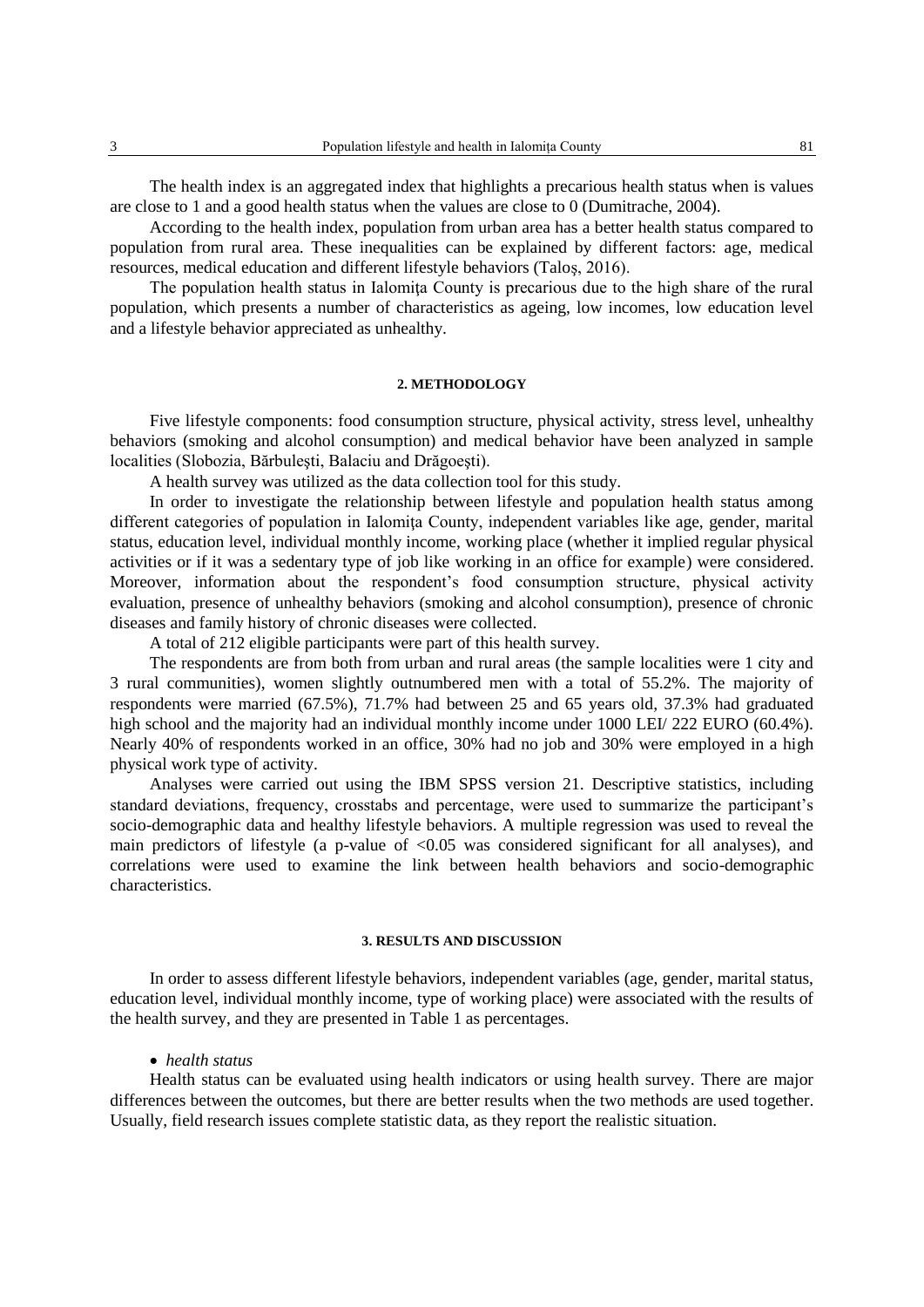| Socio-demographic            | <b>Health status</b> |      | Food consumption structure |           | Physical activity |                 | Unhealthy behavior |                              |
|------------------------------|----------------------|------|----------------------------|-----------|-------------------|-----------------|--------------------|------------------------------|
| characteristics              | very good very bad   |      | fruit diet                 | meat diet |                   | active inactive |                    | binge drinker current smoker |
| <b>Rezidence</b>             |                      |      |                            |           |                   |                 |                    |                              |
| urban                        | 9.6%                 | 0%   | 26%                        | 23%       | 31%               | 33%             | 8%                 | 12%                          |
| rural                        | 9.9%                 | 3.5% | 26%                        | 29%       | 61%               | 20%             | 6%                 | 23%                          |
| Age                          |                      |      |                            |           |                   |                 |                    |                              |
| under 25 years               | 32%                  | 0%   | 19%                        | 23%       | 58%               | 29%             | 3%                 | 23%                          |
| 25-45 years old              | 12%                  | 0%   | 12%                        | 31%       | 46%               | 27%             | 2%                 | 24%                          |
| 45-65 years old              | 1.50%                | 3%   | 20%                        | 36%       | 57%               | 13%             | 13%                | 18%                          |
| over 65 years old            | 0%                   | 0%   | 31%                        | 21%       | 62%               | 20%             | 7%                 | 7%                           |
| Educational level            |                      |      |                            |           |                   |                 |                    |                              |
| primary school               | 4%                   | 3%   | 17%                        | 26%       | 63%               | 22%             | 9%                 | 19%                          |
| highschool                   | 14%                  | 0%   | 19%                        | 29%       | 48%               | 24%             | 5%                 | 27%                          |
| university                   | 13%                  | 0%   | 18%                        | 38%       | 49%               | 22%             | 6%                 | 11%                          |
| Family history of chronic    |                      |      |                            |           |                   |                 |                    |                              |
| diseases                     |                      |      |                            |           |                   |                 |                    |                              |
| yes                          | 8%                   | 1%   | 15%                        | 33%       | 60%               | 17%             | 7%                 | 19%                          |
| no                           | 12%                  | 1%   | 22%                        | 27%       | 46%               | 29%             | 6%                 | 21%                          |
| Prezence of chronic diseases |                      |      |                            |           |                   |                 |                    |                              |
| yes                          | 10%                  | 20%  | 22%                        | 40%       | 60%               | 18%             | 15%                | 11%                          |
| no                           | 16%                  | 0%   | 17%                        | 30%       | 48%               | 30%             | 5%                 | 26%                          |

| Table 1                           |  |
|-----------------------------------|--|
| discovered of lifectule heberiore |  |

Self-reported heath is an indicator of health status used in survey research, recommended by World Health Organization. It can be influenced by behavioral factors, social and demographic factors. Self-reported health can be a predictor of mortality and morbidity.

In this study, was considered necessary a field research to complete the assessed health status based on the health index. Only 10% of respondents (both rural and urban) appreciated their personal health status as being very good. Compared with participants from urban areas, those from rural areas reported very bad health status (3.5%).

Population age and education level ware important elements for evaluating personal health status, as younger respondents were convinced that they have a very good health status (32%) and the adults over 45 years old were pessimist about their health. Moreover, a higher educational level was related to a good appreciation of personal health status. People with higher education level evaluated their personal health status as being very good (13%), while only 4% of those with a lower education level said they have a very good health status.

Participants with chronic diseases reported a very bad health status, while the absence of chronic diseases in the family history made them optimistic about personal health appreciation.

One can notice that the profile of the respondent with a very good health status can be define by age, education level and the absence of chronic diseases.

## *food consumption structure*

It is a lifestyle component that can be influenced by various factors as age, income, education level and family background, so the food consumption structure may vary among population of different age, personal monthly income, education level and preferences.

There are contrasting views regarding the ideal food consumption structure, but the majority of them highlight the importance of fruit and vegetables consumption. Block et al. (1992) demonstrated based on 132 studies that fruit and vegetables provide protection against cancer, and Ness and Powles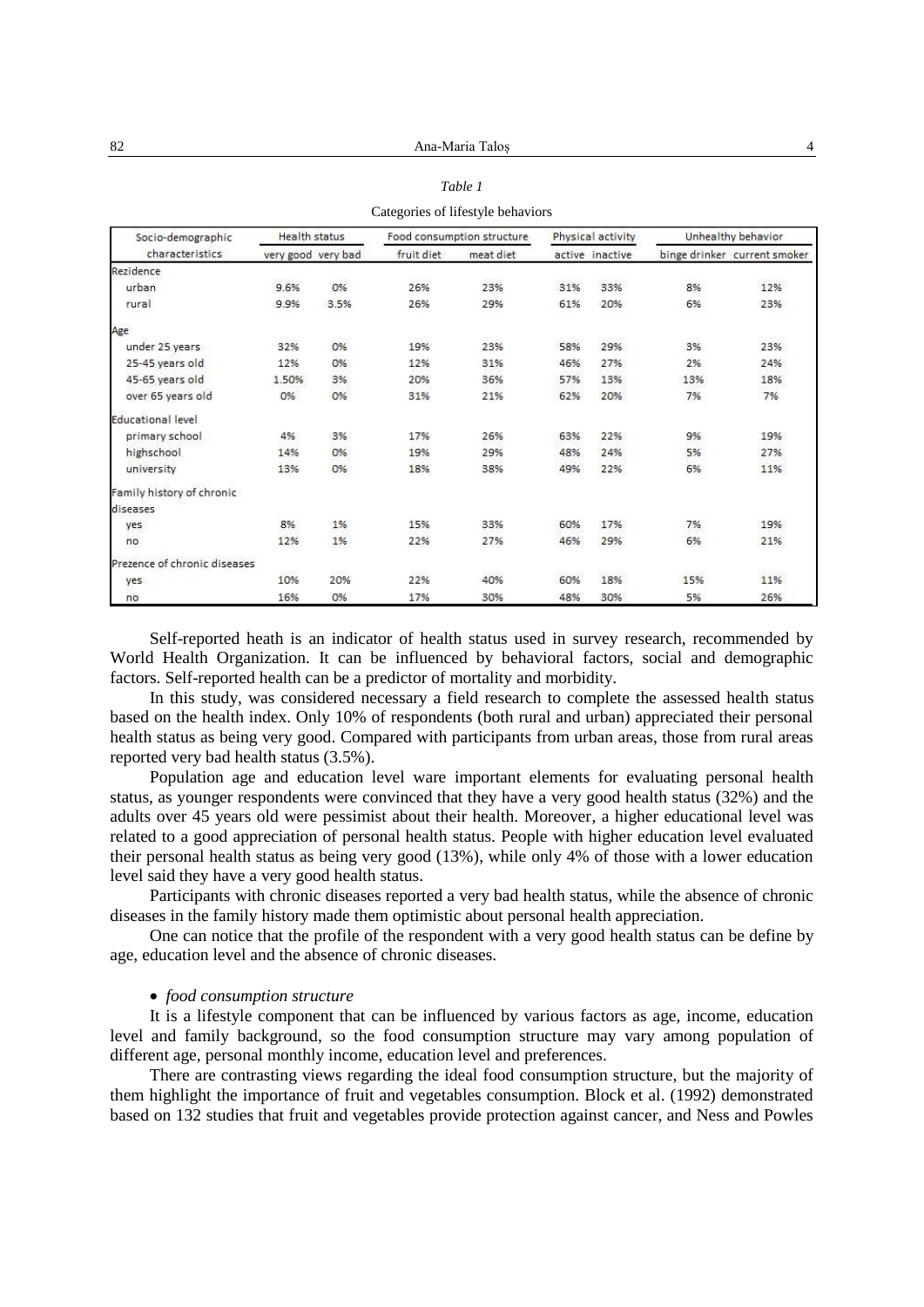(1997) that it prevent heart disease. The defense mechanism is unclear, but there is certain the high fiber intake and low fat and sugar share.

In the present study, it was considered the share of fruit and meat consumption from different categories. The participants from rural area reported an increased frequency of meat consumption (29%) compared to respondents from urban areas (23%), while the fruit diet was similar in both areas (26%).

An increased frequency of fruit and vegetable consumption was reported by elderly people (31%) and adults between 45–65 years old have a meat based diet (36%).

Participants with higher education level and those with chronic diseases prefer meat instead of fruit diet (38% and 40%), thinking about the benefits of proteins and neglecting the vitamins and minerals.

In case of food consumption structure, age is an important determinant, as individuals are more likely to choose a healthy behavior when they become ill and perceive the risks and consequences associated with those risks, rather than adopt health promotion behaviors to remain healthy.

#### *physical activity*

Caspersen *et al.* (1985) defined physical activity as something "*planned, structured, and repetitive. Physical fitness is a set of attributes that are either health- or skill-related*".

World Health Organisation reported inactivity as one of the 10 main death cause, and if the physical activity is constant, the death risk is reduced with 50% (Pierce et al, 2007). It is recommended to have a daily physical activity of 30 minutes, and the benefits are also physical and intellectual. Still, there are diverse restrictive elements for accomplish this recommendation like age, free time, income, education level and self-motivation.

Participants from this study appreciated their physical activity as being active or inactive, thinking about their daily routine and activity.

Elderly people evaluated their activity as intense and active (62%) compared to young participants (58%), and the latter were more likely to be inactive (29%) as they not prefer to walk and spend time in parks and nature, in contrast with population over 65 years old (20%).

People from rural areas reported a more intense physical lifestyle (61%) compared to participants from urban areas (31%). In addition, education level was found to be associated with an intense physical behavior. Participants with a higher education level were significantly less physically active than those with a lower education level (49% compared to 63%). The reason can be related to the fact that respondents with lower education level were mostly from rural areas and they use frequently the bicycle and they have more outdoor activities (gardening, farming).

Also, the presence of chronic diseases and family background were reasons to have an intense daily activity (60%), as they received medical recommendation.

### *unhealthy behaviors*

Unhealthy behaviors have been studied and they are related to illness, health problems and addiction: skipping meals, eating fast food, smoking, drinking sweetened beverages, heavy alcohol drinking, use of drugs (Mozaffarian, 2011).

For this study have been chosen two unhealthy behaviors: smoking and alcohol consumption, considering them adequate for the study area – Ialomita County.

An assumption can be that an individual who smokes and drinks heavily is leading a generally unhealthy life, for which other forms of health behavior is unlikely to compensate (Blaxter, 1990).

Plant and Plant (2006) stated in a personal report, that people are optimistic about lifestyle behaviors, and they underestimate personal alcohol consumption, and overestimate the consumption of fruit and vegetables.

In this study, smoking was found to be associated with age and living area. Important associations were detected between respondents who smoke at the age of 25–45 years and the participants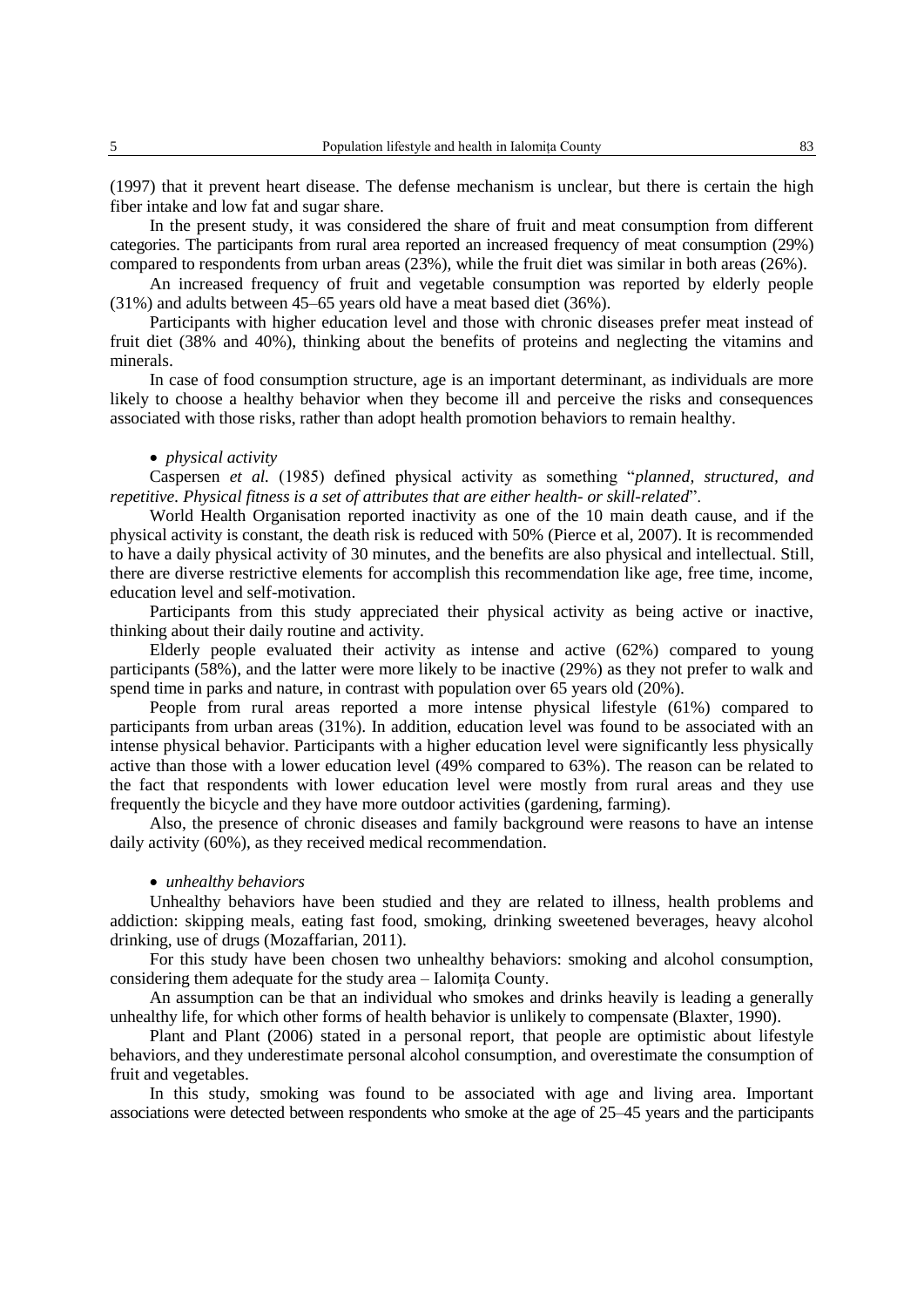from rural area. There was a statistically compelling difference found in age groups ( $p < 0.001$ ) and residence (p < 0.001). Respondents from the 25–45 age group (24%) were current smokers, while only 12% from urban area are smoking.

There were moderate alcohol consumers among participants from rural and urban areas (6% and 8%), also non-drinkers or moderate drinkers among participants belonging to the 25–45 age group compared to those in the 45–65 age groups (2% compared to 13%,  $p < 0.001$ ).

Adequate lifestyle behaviors were confirm by those who presented a chronic disease, were over 65 years old and had a higher education level: less of them smoke, more were physically active and had healthier food consumption structure. This fact is indicating that people become more responsible with their health after having problems or being ill.

In order to expose more aspects regarding lifestyle behaviors in case of illness, lifestyle components and chronic diseases were associated and the results are summarized in Table 2.

| Chronic diseases      | <b>Health status</b> |       | Food consumption structure |           |        | Physical activity | Unhealthy behavior |                              |
|-----------------------|----------------------|-------|----------------------------|-----------|--------|-------------------|--------------------|------------------------------|
|                       | very good very bad   |       | fruit diet                 | meat diet | active | inactive          |                    | binge drinker current smoker |
| arterial hypertension | 0%                   | $0\%$ | 10%                        | 45%       | 69%    | 14%               | 10%                | 10%                          |
| heart diseases        | 8%                   | 0%    | 31%                        | 31%       | 61%    | 15%               | 0%                 | 15%                          |
| asthma                | 0%                   | 0%    | 20%                        | 0%        | 100%   | 0%                | 0%                 | 0%                           |
| diabetes              | 0%                   | 13%   | 13%                        | 0%        | 75%    | 12%               | 12%                | 0%                           |
| arthrosis             | 0%                   | 0%    | 60%                        | 0%        | 60%    | 20%               | 20%                | 20%                          |
| ulcer                 | 0%                   | 0%    | 0%                         | 50%       | 0%     | 50%               | 0%                 | 0%                           |
| tuberculosis          | 0%                   | 50%   | 0%                         | 50%       | 50%    | 0%                | 50%                | 50%                          |
| respiratory diseases  | 0%                   | 0%    | 33%                        | 0%        | 33%    | 33%               | 0%                 | 33%                          |
| digestive diseases    | 0%                   | 0%    | 33%                        | 67%       | 33%    | 0%                | 17%                | 17%                          |
| endocrine diseases    | 0%                   | 0%    | 0%                         | 0%        | 0%     | 33%               | 0%                 | 0%                           |
| nervous diseases      | 25%                  | 0%    | 25%                        | 25%       | 75%    | 0%                | 0%                 | 25%                          |
| infectious diseases   | 0%                   | 0%    | 20%                        | 20%       | 60%    | 20%               | 0%                 | 0%                           |
| other diseases        | 0%                   | 0%    | 0%                         | 0%        | 0%     | 0%                | 0%                 | 0%                           |

*Table 2*

Lifestyle behaviors in case of chronic disease

Health-related lifestyle behaviors are important determinants of disease and mortality.

The differences in lifestyle behaviors between disease groups are striking. There were statistically significant differences in evaluating personal health status among different categories of chronic diseases: in case of tuberculosis and diabetes the health status was appreciated as very bad (50% and 13%). Such differences were also found when analyzing diet, physical activity and presence of unhealthy behaviors. Generally, respondents with chronic diseases exhibited a healthier lifestyle, including an increased fruit and vegetable consumption, intense physical activity, less alcohol and tobacco consumption.

Participants with arthrosis, respiratory diseases and digestive diseases eat more fruits compared to those with tuberculosis and ulcer who prefer a meat based diet. Those who were diagnosed with heart diseases, asthma, diabetes, arthrosis and tuberculosis have a more intense physical lifestyle.

Respondents with arterial hypertension, diabetes, arthrosis, tuberculosis and digestive diseases were significantly more likely to consume alcohol daily and to be current smokers than their counterparts.

To capture the share of components in determining lifestyle for the present study, multiple regression was used. This admit that the most significant lifestyle's predictors are medical behavior and physical activity, as together they explain 48% of lifestyle's variance:  $R^2 = 0.33$ ,  $F = 97.14$ ,  $p \le 0.001$  (medical behavior), and  $R^2 = 0.48$ ,  $F = 55.22$ ,  $p \le 0.001$  (physical activity) (Fig. 2).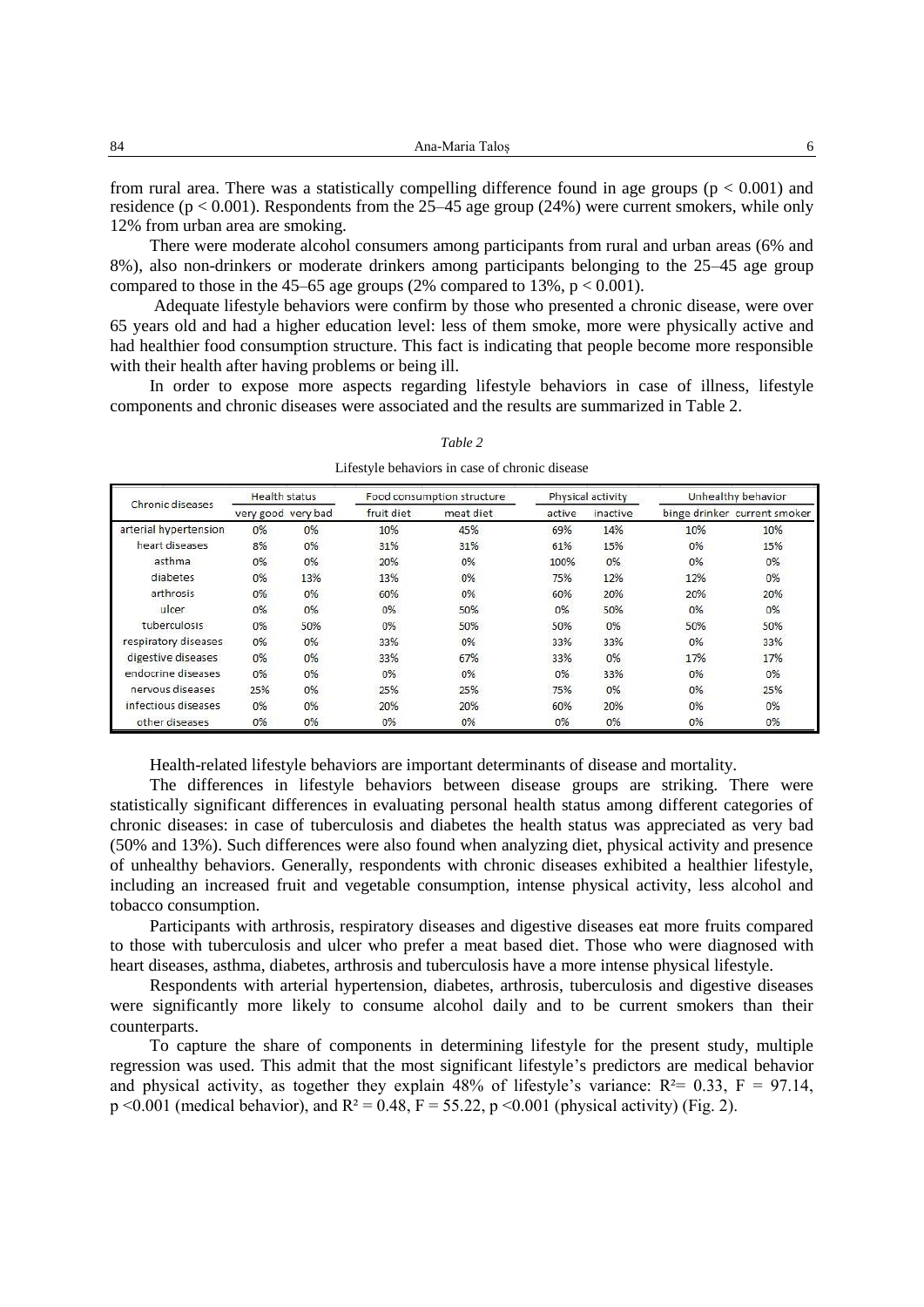

Fig. 2 – Lifestyle predictors.

#### **4. CONCLUSIONS**

The study focused on investigating lifestyle behaviors (food consumption structure, level of physical activity, smoking, alcohol consumption, medical behavior, and stress level) among Ialomita County population, in relation with health status.

Assessing population lifestyle behaviors is important in order to identify the determinants of choosing the correct health related actions. According to this study there are lifestyle differences between genders, education level, occupation, age and social status in Ialomita County. Moreover, it is possible to identify the groups with unhealthy behaviors and start a local research that can minimize health inequalities and prevent future health problems among population.

Preliminary results of this study showed that lifestyle is an important factor in determining population health status, as two of the lifestyle components (medical behavior and physical activity) analyzed in the study have a major influence (48%). These components can prevent illness and determine a good health status among population.

Different categories of population have various health status and lifestyle behaviors. In Ialomiţa County, women, elderly people and population with higher levels of education have a balanced food consumption structure, maintain as intense physical life and adopt fewer harmful behaviors while also presenting an adequate sanitary behavior compared to men, young people and the lower level educated population.

Several lifestyle behaviors were associated with a good health status, but those components are also influenced by other factors like age, education level or place of residence. In order to improve lifestyle behaviors is important to know the context and a complex analysis is required.

Lifestyle is an important determinant of health status, but there are also other factors that should be considered in assessing population health: medical services, environment, and socio-economic factors.

#### **REFERENCES**

Blaxter, M., (1990), *Health and lifestyles*, Routledge, London.

Block, G., Patterson, B. and Subar, A. (1992), *Fruit, vegetables, and cancer prevention: a review of the epidemiological evidence*, Nutrition and Cancer **18**(*1*), pp. 1–29.

Caspersen, C.J., Powell, K.E. and Christenson, G.M. (1985), *Physical activity, exercise and physical fitness. Definitions and distinctions for health-related research*, Public Health Reports **100**, pp. 126–131.